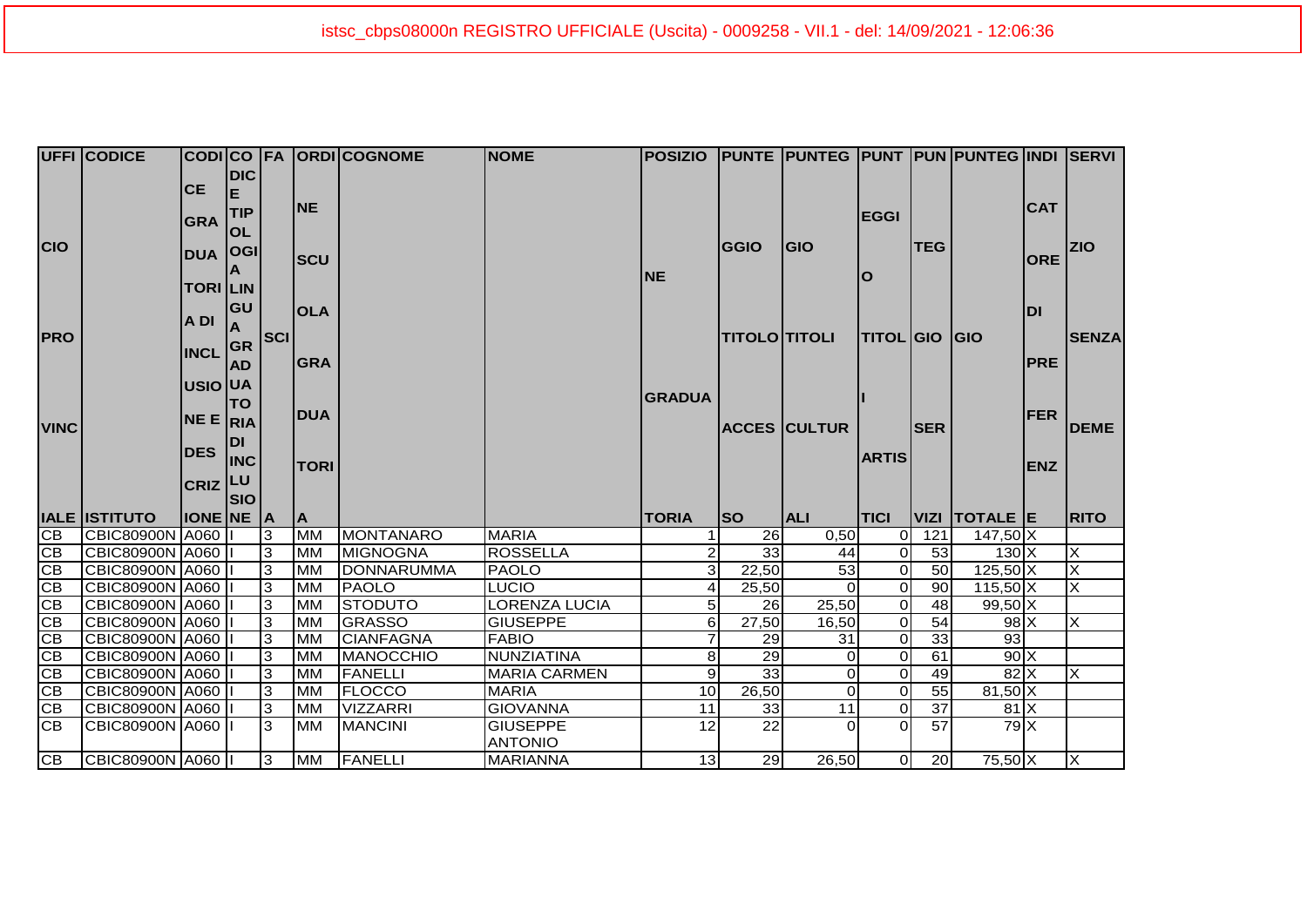| $\overline{CB}$ | CBIC80900N A060        |  | 3  | <b>MM</b> | PITTA              | <b>ANNA</b>             | 14              | 29              | 15.50           | $\Omega$    | 30              | 74,50 X       |   |
|-----------------|------------------------|--|----|-----------|--------------------|-------------------------|-----------------|-----------------|-----------------|-------------|-----------------|---------------|---|
| CВ              | CBIC80900N A060        |  | 3  | <b>MM</b> | <b>PORSIA</b>      | <b>MICHELE</b>          | 15              | 33              | 16,50           | $\Omega$    | $\overline{24}$ | 73,50 X       | X |
| <b>CB</b>       | CBIC80900N A060        |  | 3  | <b>MM</b> | <b>DI MARIA</b>    | <b>SEBASTIANO</b>       | 16              | 33              | 15              | $\Omega$    | 24              | $72$ $X$      | X |
| <b>CB</b>       | CBIC80900N A060        |  | 3  | <b>MM</b> | <b>ZEOLLA</b>      | <b>GIUSEPPE</b>         | 17              | 33              | 8               | $\Omega$    | 30              | $71$ $\times$ | X |
| <b>CB</b>       | CBIC80900N A060        |  | 3  | <b>MM</b> | <b>FLORIO</b>      | LOREDANA                | 18              | $\overline{33}$ | 5,50            | $\Omega$    | $\overline{32}$ | $70,50$ X     |   |
| CB              | CBIC80900N A060        |  | 3  | <b>MM</b> | <b>DI CILLO</b>    | <b>PARDO</b>            | 19              | 33              | 12              | $\Omega$    | $\overline{25}$ | $70$ $\times$ | X |
| <b>CB</b>       | CBIC80900N A060        |  | 3  | <b>MM</b> | <b>LECCE</b>       | <b>VINCENZO</b>         | 20              | 26,50           | 12,50           | $\Omega$    | 30              | $69$ $X$      | X |
| <b>CB</b>       | <b>CBIC80900N A060</b> |  | IЗ | <b>MM</b> | <b>DI IORIO</b>    | <b>MICHELE</b>          | $\overline{21}$ | 33              | 36              | $\mathbf 0$ | $\mathbf 0$     | 69            |   |
| <b>CB</b>       | CBIC80900N A060        |  | 3  | <b>MM</b> | <b>ABIUSO</b>      | <b>CINZIA</b>           | $\overline{22}$ | 33              | 17,50           | $\Omega$    | 18              | 68,50 X       |   |
| CB              | CBIC80900N A060        |  | 3  | <b>MM</b> | POLISANO           | CARLO                   | 23              | 24              |                 | $\Omega$    | 42              | $68$ $X$      |   |
| <b>CB</b>       | CBIC80900N A060        |  | 3  | <b>MM</b> | <b>GIULIANO</b>    | <b>ANTONIETTA</b>       | 24              | 28              | 14              | $\Omega$    | 26              | $68$ $X$      |   |
| <b>CB</b>       | CBIC80900N A060        |  | 3  | <b>MM</b> | ANGELUCCI          | <b>ELISABETTA</b>       | 25              | 25              |                 | $\Omega$    | 41              | $67$ $X$      |   |
| <b>CB</b>       | CBIC80900N A060        |  | 3  | <b>MM</b> | PIETRONIRO         | <b>LUIGI</b>            | 26              | 19,50           | 11,50           | $\Omega$    | 36              | $67$ $\times$ |   |
| CB              | CBIC80900N A060        |  | 3  | <b>MM</b> | <b>BONFITTO</b>    | <b>PIERLUIGI</b>        | $\overline{27}$ | $\overline{33}$ | 8,50            | $\Omega$    | $\overline{25}$ | 66,50         |   |
| <b>CB</b>       | CBIC80900N A060        |  | 3  | <b>MM</b> | <b>VESCE</b>       | <b>GIUSEPPE</b>         | $\overline{28}$ | 29              | 0               | $\Omega$    | $\overline{37}$ | $66$ $X$      | X |
| <b>CB</b>       | CBIC80900N A060        |  | 3  | <b>MM</b> | <b>MARZOLA</b>     | <b>ANTONIO</b>          | 29              | $\overline{24}$ | $\Omega$        | $\mathbf 0$ | 42              | $66$ $X$      | X |
| <b>CB</b>       | CBIC80900N A060        |  | 3  | <b>MM</b> | <b>SORAGNESE</b>   | <b>MARCO</b>            | 30              | 19              |                 | $\Omega$    | 43              | $66$ $X$      | X |
| <b>CB</b>       | CBIC80900N A060        |  | 3  | <b>MM</b> | <b>RAMAGLIA</b>    | <b>GABRIELLA PAOLA</b>  | $\overline{31}$ | 33              | 2,50            | $\Omega$    | 30              | $65,50$ X     |   |
|                 |                        |  |    |           |                    |                         |                 |                 |                 |             |                 |               |   |
| <b>CB</b>       | <b>CBIC80900N A060</b> |  | 3  | <b>MM</b> | VERGALITO          | <b>FRANCA</b>           | 32              | 27,50           | 24              | 0           | 14              | 65,50         |   |
| CВ              | CBIC80900N A060        |  | IЗ | <b>MM</b> | <b>REA</b>         | <b>RAFFAELE</b>         | 33              | 28              | 4               | $\Omega$    | 31              | $63\text{X}$  |   |
| <b>CB</b>       | CBIC80900N A060        |  | 3  | <b>MM</b> | <b>MASTROBUONO</b> | <b>PASQUALE</b>         | 34              | 27,50           | 5               | $\Omega$    | 30              | 62,50 X       |   |
| $\overline{CB}$ | CBIC80900N A060        |  | 3  | <b>MM</b> | <b>STRAZZA</b>     | <b>ANNACHIARA</b>       | 35              | 29              | 25              | $\Omega$    | 6               | $60\text{X}$  |   |
| <b>CB</b>       | CBIC80900N A060        |  | 3  | <b>MM</b> | <b>MARRAFFINO</b>  | <b>STEFANIA</b>         | 36              | 28,50           | 11              | $\Omega$    | $\overline{20}$ | $59,50$ X     | X |
| CB              | CBIC80900N A060        |  | 3  | <b>MM</b> | <b>VILLANI</b>     | <b>GRAZIA</b>           | 37              | 26              | 15              | $\mathbf 0$ | 18              | $59$ X        |   |
| $\overline{CB}$ | CBIC80900N A060        |  | 3  | <b>MM</b> | <b>DI MEMMO</b>    | <b>DOMENICO</b>         | 38              | 33              | 12              | $\Omega$    | $\overline{14}$ | $59$ X        |   |
| CB              | <b>CBIC80900N A060</b> |  | 3  | <b>MM</b> | <b>DI STASI</b>    | <b>MICHELINA</b>        | 39              | 28              | 14,50           | $\mathbf 0$ | 16              | $58,50$ X     |   |
| <b>CB</b>       | CBIC80900N A060        |  | 3  | <b>MM</b> | <b>PAOLONE</b>     | <b>KATJA</b>            | 40              | 33              | 13              | $\mathbf 0$ | 12              | 58            |   |
| <b>CB</b>       | <b>CBIC80900N A060</b> |  | 3  | <b>MM</b> | <b>RAMOS</b>       | <b>SEBASTIANO</b>       | 41              | 26,50           |                 | $\mathbf 0$ | 27              | $57,50$ X     |   |
| CB              | CBIC80900N A060        |  | 3  | <b>MM</b> | <b>LASTELLA</b>    | <b>DARIO</b>            | 42              | 25,50           | 6               | $\Omega$    | 26              | 57,50         |   |
| <b>CB</b>       | CBIC80900N A060        |  | 3  | <b>MM</b> | <b>BOFFA</b>       | <b>NATALINO DANIELE</b> | 43              | 33              | $\overline{24}$ | $\Omega$    | $\Omega$        | $571 \times$  |   |
|                 |                        |  |    |           |                    |                         |                 |                 |                 |             |                 |               |   |
| CВ              | CBIC80900N A060        |  | 3  | <b>MM</b> | <b>CAVAIOLA</b>    | <b>CAMILLA</b>          | 44              | 33              | 12              | $\mathbf 0$ | 12              | 57            |   |
| CB              | CBIC80900N A060        |  | 3  | <b>MM</b> | <b>SANNA</b>       | <b>EMILIANO</b>         | 45              | 27,50           | 17              | $\Omega$    | 12              | $56,50$ X     | X |
| <b>CB</b>       | CBIC80900N A060        |  | 3  | <b>MM</b> | <b>MARCONI</b>     | <b>MARIA CHIARA</b>     | 46              | 28              | 16              | $\mathbf 0$ | 12              | 56            |   |
| <b>CB</b>       | CBIC80900N A060        |  | 3  | <b>MM</b> | <b>BRUNETTI</b>    | <b>DARIO</b>            | 47              | 33              | 22              | $\Omega$    | $\Omega$        | 55            |   |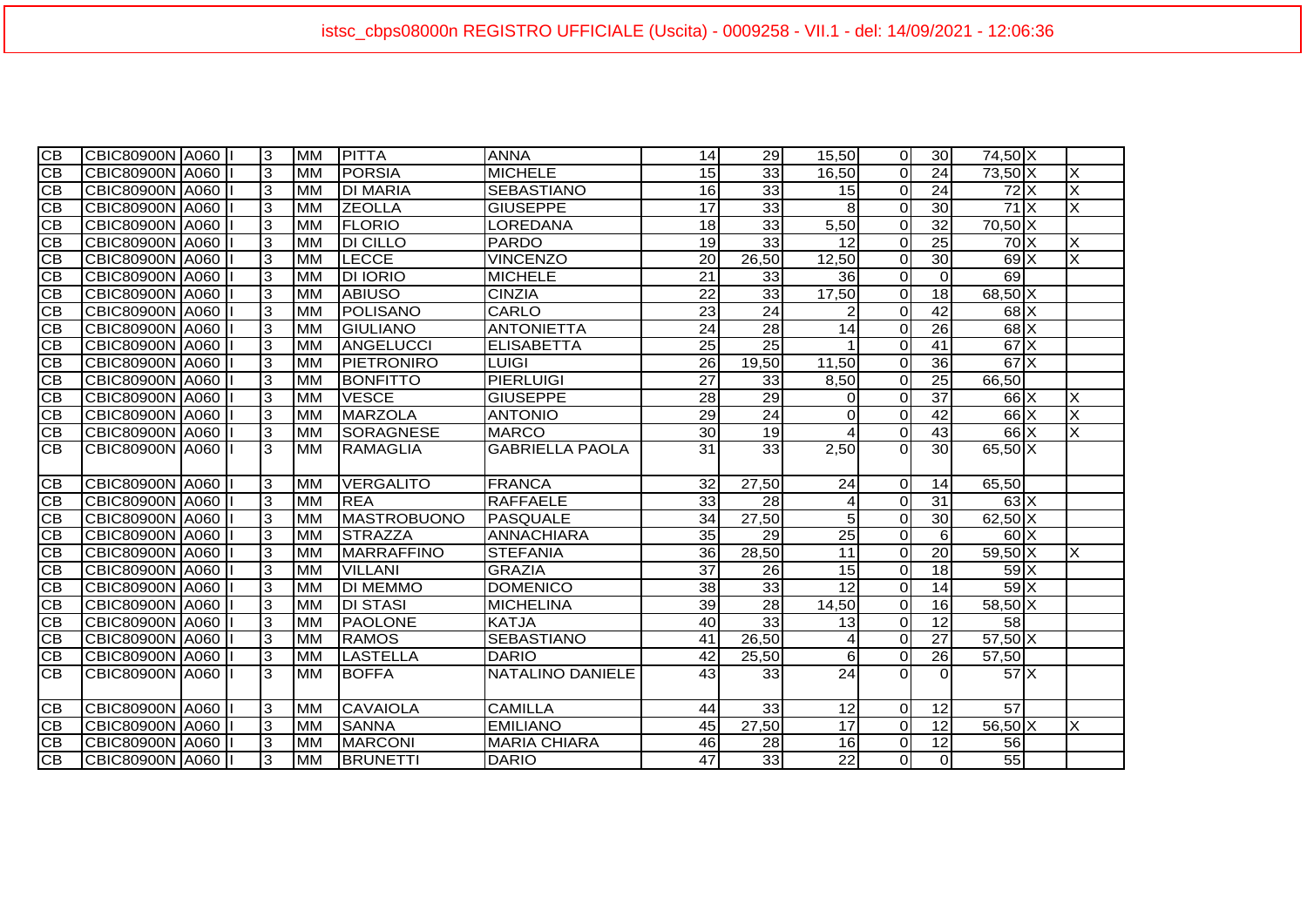| $\overline{CB}$ | CBIC80900N A060        |  | 3 | <b>MM</b> | <b>FANELLI</b>    | <b>RITA</b>            | 48              | 27              | 14              | $\Omega$       | 12              | $53\text{X}$                           |                         |
|-----------------|------------------------|--|---|-----------|-------------------|------------------------|-----------------|-----------------|-----------------|----------------|-----------------|----------------------------------------|-------------------------|
| CВ              | CBIC80900N A060        |  | 3 | <b>MM</b> | <b>QUICI</b>      | <b>LUISANGELA</b>      | 49              | 33              | 13              | $\Omega$       | $\overline{7}$  | 53X                                    |                         |
| CВ              | CBIC80900N A060        |  | 3 | <b>MM</b> | <b>DI LUCIA</b>   | <b>FRANCESCO</b>       | 50              | 29              | $\overline{12}$ | $\overline{0}$ | $\overline{12}$ | $53\overline{\times}$                  | X                       |
| <b>CB</b>       | CBIC80900N A060        |  | 3 | <b>MM</b> | <b>GIOIA</b>      | <b>PAOLO</b>           | 51              | 29              | 12              | $\Omega$       | 12              | $53\text{X}$                           |                         |
| <b>CB</b>       | CBIC80900N A060        |  | 3 | <b>MM</b> | <b>MANCINI</b>    | <b>DANIELA</b>         | $\overline{52}$ | 23,50           | 5,50            | $\Omega$       | 24              | 53                                     |                         |
| <b>CB</b>       | CBIC80900N A060        |  | 3 | <b>MM</b> | <b>GENTILE</b>    | <b>ANDREA</b>          | $\overline{53}$ | 28              | 24,50           | $\Omega$       | $\Omega$        | $52,50$ X                              | X                       |
| CB              | CBIC80900N A060        |  | 3 | <b>MM</b> | MONOPOLI          | <b>ILENIA</b>          | 54              | 33              | $\Omega$        | $\Omega$       | 18              | $51$ $X$                               | X                       |
| <b>CB</b>       | <b>CBIC80900N A060</b> |  | 3 | <b>MM</b> | <b>RUSSO</b>      | <b>FRANCESCA</b>       | 55              | 25,50           | 0,50            |                | $0$ ####        | $50,50$ X                              |                         |
| <b>CB</b>       | CBIC80900N A060        |  | 3 | <b>MM</b> | PIZZURRO          | <b>FEDERICA</b>        | 56              | 33              | 16              | $\Omega$       | $\Omega$        | 49                                     |                         |
| <b>CB</b>       | CBIC80900N A060        |  | 3 | <b>MM</b> | <b>DI IORIO</b>   | <b>RITA</b>            | $\overline{57}$ | 33              |                 | $\Omega$       | $\overline{12}$ | $47$ $\overline{\phantom{1}}$ $\times$ |                         |
| <b>CB</b>       | CBIC80900N A060        |  | 3 | <b>MM</b> | <b>CARLUCCIO</b>  | <b>COSTANTINO</b>      | 58              | 29              | 12              | $\Omega$       | $6 \mid$        | $47$ $X$                               |                         |
| <b>CB</b>       | CBIC80900N A060        |  | 3 | <b>MM</b> | <b>DI LELLA</b>   | <b>STEFANIA</b>        | 59              | 33              | 13,50           | $\Omega$       | $\Omega$        | 46,50                                  |                         |
| <b>CB</b>       | CBIC80900N A060        |  | 3 | <b>MM</b> | <b>CAPPIELLO</b>  | <b>CECILIA</b>         | 60              | 33              | 0,50            | $\overline{0}$ | $\overline{12}$ | $45,50$ X                              | X                       |
| <b>CB</b>       | CBIC80900N A060        |  | 3 | <b>MM</b> | <b>PERONE</b>     | <b>ANNALISA</b>        | 61              | 33              | 12              | $\Omega$       | $\Omega$        | $45\text{X}$                           | $\overline{\mathsf{x}}$ |
| <b>CB</b>       | CBIC80900N A060        |  | 3 | <b>MM</b> | <b>MEZZAPELLE</b> | PARDO ANTONIO          | 62              | 33              | $\overline{12}$ | $\Omega$       | $\Omega$        | 45                                     | X                       |
| <b>CB</b>       | CBIC80900N A060        |  | 3 | <b>MM</b> | <b>MARINUCCI</b>  | <b>PAOLO</b>           | 63              | 23,50           | 5,50            | $\Omega$       | 15              | $44$ $X$                               |                         |
| <b>CB</b>       | CBIC80900N A060        |  | 3 | <b>MM</b> | <b>IAPAOLO</b>    | <b>FRANCESCO</b>       | 64              | 20              |                 | $\overline{0}$ | 22              | $44$ $\times$                          |                         |
| CB              | CBIC80900N A060        |  | 3 | <b>MM</b> | <b>DI PALMA</b>   | <b>PAOLA</b>           | 65              | 33              | 1,50            | $\Omega$       | 8 <sup>1</sup>  | 42,50                                  |                         |
| <b>CB</b>       | CBIC80900N A060        |  | 3 | <b>MM</b> | <b>DI CARLO</b>   | <b>STEFANIA</b>        | 66              | 33              | 7,50            | $\Omega$       | 2               | 42.50                                  |                         |
| $\overline{CB}$ | CBIC80900N A060        |  | 3 | <b>MM</b> | <b>SERINO</b>     | <b>ELVIRA</b>          | 67              | 33              | 4,50            | $\overline{0}$ | $\overline{5}$  | 42,50                                  |                         |
| СB              | CBIC80900N A060        |  | 3 | <b>MM</b> | <b>GLIOSCA</b>    | <b>ALESSIA</b>         | 68              | 29              |                 | $\Omega$       | $6 \mid$        | $42\text{X}$                           |                         |
| <b>CB</b>       | CBIC80900N A060        |  | 3 | <b>MM</b> | PETRUCCELLI       | <b>IDA</b>             | 69              | 21,50           |                 | $\Omega$       | 18              | $41,50\overline{\text{X}}$             |                         |
| <b>CB</b>       | CBIC80900N A060        |  | 3 | <b>MM</b> | <b>DEL SAMBRO</b> | <b>COSTANTINA RITA</b> | 70              | 29              | $\Omega$        | $\Omega$       | 12              | 41                                     |                         |
| CB              | <b>CBIC80900N A060</b> |  | c | <b>MM</b> | <b>COLONNA</b>    | <b>FEDERICA</b>        | $\overline{71}$ | 33              |                 | $\Omega$       | $\Omega$        | 40                                     |                         |
| <b>CB</b>       | CBIC80900N A060        |  | 3 | <b>MM</b> | <b>MINOTTI</b>    | <b>GIOVANNI</b>        | $\overline{72}$ | 33              | $\overline{7}$  | $\overline{0}$ | $\overline{0}$  | 40                                     |                         |
| <b>CB</b>       | <b>CBIC80900N A060</b> |  | 3 | <b>MM</b> | <b>DI CARLO</b>   | <b>DANILA</b>          | $\overline{73}$ | 33              | 6,50            | $\overline{0}$ | $\overline{0}$  | $39,50$ X                              |                         |
| CB              | CBIC80900N A060        |  | c | <b>MM</b> | MAZZOCCO          | <b>MICHELE</b>         | 74              | 33              | 0,50            | $\Omega$       | $6 \mid$        | $39,50$ X                              | X                       |
| <b>CB</b>       | CBIC80900N A060        |  | 3 | <b>MM</b> | <b>NICODEMO</b>   | <b>MARIA</b>           | 75              | 33              |                 | $\Omega$       | $\mathbf{3}$    | $38$ $X$                               |                         |
| <b>CB</b>       | CBIC80900N A060        |  | 3 | <b>MM</b> | <b>LAPENNA</b>    | <b>GIOVANNI</b>        | 76              | 33              | $\Omega$        | $\overline{0}$ | 4,50            | $37,50$ X                              | X                       |
| CВ              | CBIC80900N A060        |  | 3 | <b>MM</b> | <b>MINOTTI</b>    | <b>PASQUALINO</b>      | $\overline{77}$ | 33              | 4,50            | $\Omega$       | $\overline{0}$  | 37,50                                  |                         |
| <b>CB</b>       | CBIC80900N A060        |  | 3 | <b>MM</b> | <b>BRUNI</b>      | <b>ANTONELLA</b>       | $\overline{78}$ | $\overline{22}$ | ΩI              | $\Omega$       | 15              | $37$ $\times$                          |                         |
| CB              | CBIC80900N A060   I    |  | 3 | <b>MM</b> | <b>BONIFACIO</b>  | <b>FRANCESCO</b>       | 79              | 33              |                 | $\Omega$       | $\Omega$        | $\overline{37}$                        |                         |
|                 |                        |  |   |           |                   | <b>ALESSANDRO</b>      |                 |                 |                 |                |                 |                                        |                         |
| CВ              | CBIC80900N A060        |  | 3 | <b>MM</b> | <b>RAGNI</b>      | <b>ANGELO</b>          | <b>80</b>       | 24,50           | 0,50            | $\Omega$       | 12              | 37                                     |                         |
| CB              | CBIC80900N A060        |  | 3 | <b>MM</b> | <b>VIGLIONE</b>   | <b>FRANCESCA</b>       | 81              | 28              | 3               | $\Omega$       | $6 \mid$        | $\overline{37}$                        |                         |
| <b>CB</b>       | CBIC80900N A060        |  | 3 | <b>MM</b> | <b>ROSA</b>       | <b>FRANCESCO</b>       | 82              | 28,50           | $\mathbf{2}$    | $\overline{0}$ | $6 \mid$        | $36,50$ X                              |                         |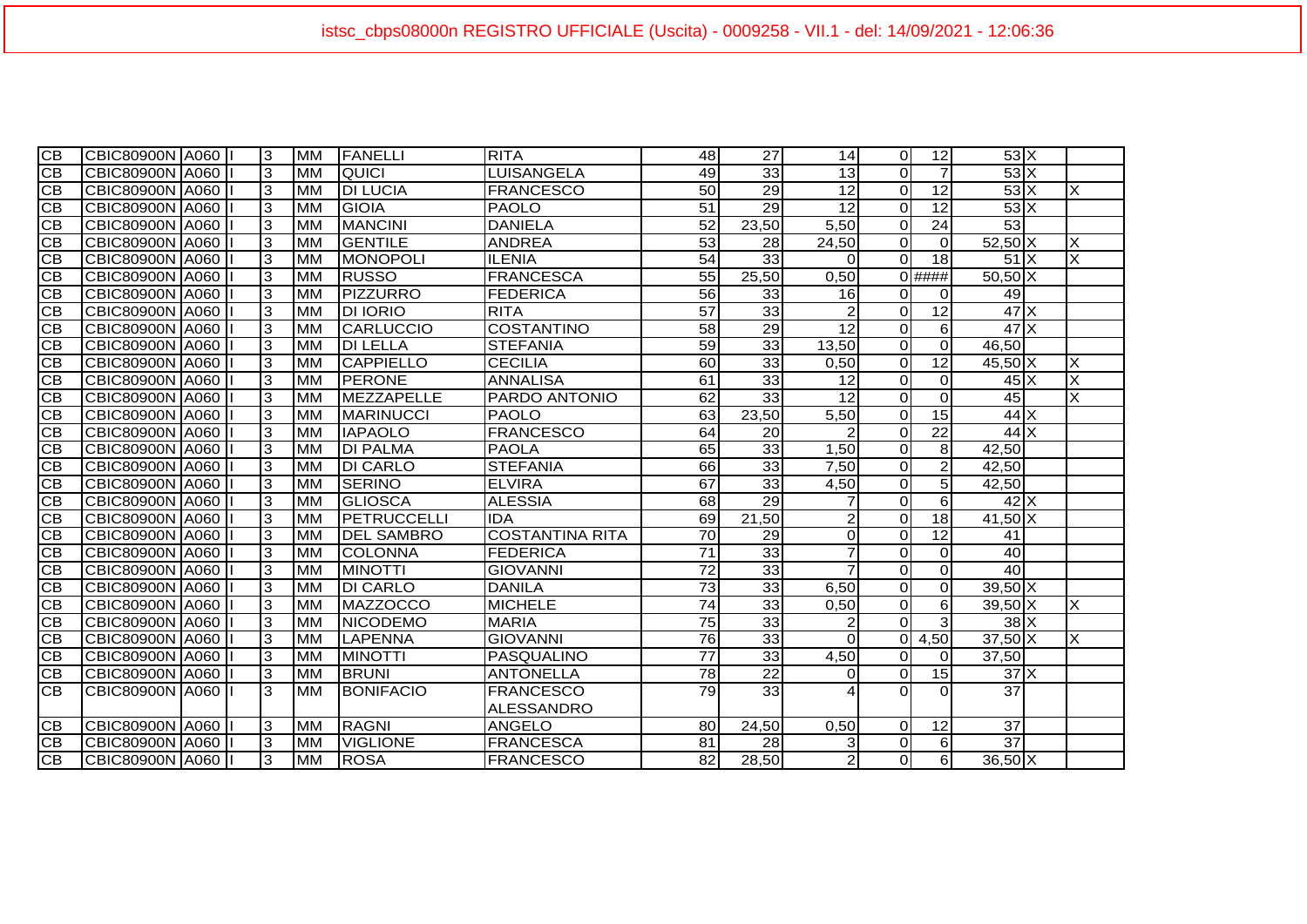| <b>CB</b>       | CBIC80900N A060 II  |  | 3  | <b>MM</b> | <b>GIACOMODONAT</b><br>$\circ$ | <b>IGIOVANNI</b>      | 83              | 25,50           | $\Omega$       | ΩI             | 11             | 36,50                 |   |
|-----------------|---------------------|--|----|-----------|--------------------------------|-----------------------|-----------------|-----------------|----------------|----------------|----------------|-----------------------|---|
| CВ              | CBIC80900N A060  I  |  | 3  | <b>MM</b> | <b>VENDITTI</b>                | <b>ALESSIA</b>        | 84              | 29              |                | $\overline{0}$ | 6              | $36\text{X}$          |   |
| <b>CB</b>       | CBIC80900N A060  I  |  | 3  | <b>MM</b> | <b>GALLO</b>                   | <b>MARIA VITTORIA</b> | 85              | 33              | 3              | $\Omega$       | $\Omega$       | 36                    |   |
| CB              | CBIC80900N A060   I |  | 3  | <b>MM</b> | <b>D'AURIA</b>                 | <b>FILOMENA</b>       | 86              | 33              | 2,50           | $\Omega$       | $\Omega$       | 35,50                 |   |
| <b>CB</b>       | CBIC80900N A060     |  | 3  | <b>MM</b> | <b>QUERCIO</b>                 | <b>ROBERTO</b>        | $\overline{87}$ | $\overline{33}$ |                | $\Omega$       | $\Omega$       | $35\overline{\times}$ |   |
| <b>CB</b>       | CBIC80900N A060     |  | 3  | <b>MM</b> | <b>SALLUSTIO</b>               | <b>LEONIDA</b>        | 88              | 28              |                | $\Omega$       | $\Omega$       | $35\overline{\times}$ | x |
| $\overline{CB}$ | CBIC80900N A060  I  |  | 3  | <b>MM</b> | <b>CALABRESE</b>               | <b>MARIACARMELA</b>   | $\overline{89}$ | 33              | $\overline{2}$ | $\Omega$       | $\Omega$       | 35                    | X |
| <b>CB</b>       | CBIC80900N A060  I  |  | 3  | <b>MM</b> | <b>FIAMMELLI</b>               | <b>SARA</b>           | 90              | 33              | $\mathfrak{p}$ | $\Omega$       | $\Omega$       | 35                    | X |
| <b>CB</b>       | CBIC80900N A060     |  | 3  | <b>MM</b> | <b>CAMPITELLI</b>              | <b>ANTONIETTA</b>     | 91              | 33              | 1,50           | $\Omega$       | $\Omega$       | 34,50                 | X |
| <b>CB</b>       | CBIC80900N A060     |  | 3  | <b>MM</b> | <b>RETTINO</b>                 | <b>MARIAELENA</b>     | $\overline{92}$ | $\overline{33}$ | 1,50           | $\Omega$       | $\Omega$       | 34,50                 |   |
| <b>CB</b>       | CBIC80900N A060     |  | 3  | <b>MM</b> | <b>SPINA</b>                   | <b>MICHELA</b>        | 93              | 29              | 51             | $\Omega$       | $\Omega$       | 34                    |   |
| <b>CB</b>       | CBIC80900N A060     |  | 3  | <b>MM</b> | GIACO'                         | <b>CHIARA</b>         | 94              | 33              |                | $\overline{0}$ | $\Omega$       | 34                    |   |
| <b>CB</b>       | CBIC80900N A060     |  | 3  | <b>MM</b> | <b>ALFIERI</b>                 | <b>STEFANIA</b>       | 95              | 25              | $\Omega$       | $\overline{O}$ | 9              | 34                    |   |
| $\overline{CB}$ | CBIC80900N A060     |  | ဇာ | <b>MM</b> | <b>CIANCIOSI</b>               | <b>ENRICA</b>         | $\overline{96}$ | 33              | 0,50           | $\overline{O}$ | $\overline{O}$ | $33,50$ X             |   |
| <b>CB</b>       | CBIC80900N A060  I  |  | 3  | <b>MM</b> | <b>GASDIA</b>                  | <b>GIACINTA</b>       | $\overline{97}$ | 33              | 0,50           | $\overline{0}$ | $\Omega$       | 33,50                 | X |
| <b>CB</b>       | CBIC80900N A060     |  | 3  | <b>MM</b> | <b>IMURENA</b>                 | <b>PAOLA</b>          | 98              | 33              | 0,50           | $\Omega$       | $\overline{0}$ | 33,50                 |   |
| CB              | CBIC80900N A060     |  | 3  | <b>MM</b> | <b>DI TOMASO</b>               | <b>VINCENZO</b>       | $\overline{99}$ | $\overline{24}$ | 9,50           | $\Omega$       | $\overline{O}$ | 33,50                 |   |
| CB              | CBIC80900N A060     |  | 3  | <b>MM</b> | <b>PLESCIA</b>                 | <b>SILVIA MARIA</b>   | 100             | $\overline{27}$ | $\Omega$       | $\Omega$       | $6 \mid$       | $33\text{X}$          | X |
| CВ              | CBIC80900N A060     |  | 3  | <b>MM</b> | <b>FILIPPONE</b>               | <b>COSTANZA</b>       | 101             | $\overline{33}$ | $\Omega$       | $\Omega$       | $\overline{O}$ | $33 \times$           |   |
| СB              | CBIC80900N A060  I  |  | 3  | <b>MM</b> | SPADACCINI                     | <b>ANTONELLA</b>      | 102             | $\overline{33}$ | $\Omega$       | $\overline{0}$ | $\Omega$       | $33\overline{\times}$ |   |
| <b>CB</b>       | CBIC80900N A060  I  |  | 3  | <b>MM</b> | <b>CAPPIELLO</b>               | <b>SIMONA</b>         | 103             | 33              | $\Omega$       | $\overline{0}$ | $\overline{0}$ | 33                    | X |
| <b>CB</b>       | CBIC80900N A060     |  | l3 | <b>MM</b> | <b>GARZIA</b>                  | <b>MAURIZIO</b>       | 104             | 33              | $\Omega$       | $\Omega$       | $\overline{O}$ | 33                    | X |
| СB              | CBIC80900N A060  I  |  | IЗ | <b>MM</b> | <b>BILANZONE</b>               | <b>ROSITA</b>         | 105             | 33              | $\Omega$       | $\Omega$       | $\Omega$       | 33                    |   |
| <b>CB</b>       | CBIC80900N A060  I  |  | ဇာ | <b>MM</b> | NOTARO                         | LORENZA               | 106             | $\overline{33}$ | $\Omega$       | $\overline{0}$ | $\overline{O}$ | 33                    |   |
| <b>CB</b>       | CBIC80900N A060     |  | 3  | <b>MM</b> | <b>IARUSSO</b>                 | <b>ILENIA</b>         | 107             | 33              | $\Omega$       | $\overline{0}$ | $\Omega$       | 33                    |   |
| CB              | CBIC80900N A060  I  |  | c  | <b>MM</b> | FANELLI                        | <b>FRANCESCO</b>      | 108             | 33              | $\Omega$       | $\overline{O}$ | $\overline{O}$ | 33                    |   |
| <b>CB</b>       | CBIC80900N A060  I  |  | 3  | <b>MM</b> | <b>ROSATI</b>                  | <b>ASSUNTA</b>        | 109             | 33              | $\Omega$       | $\overline{O}$ | $\Omega$       | 33                    |   |
| <b>CB</b>       | CBIC80900N A060     |  | 3  | <b>MM</b> | PICANZA                        | <b>ANTONIO</b>        | 110             | 33              | $\Omega$       | $\Omega$       | $\overline{0}$ | 33                    |   |
| <b>CB</b>       | CBIC80900N A060     |  | 3  | <b>MM</b> | <b>SANTOIANNI</b>              | <b>CELESTE</b>        | 111             | 33              | $\Omega$       | $\Omega$       | $\Omega$       | 33                    |   |
| CB              | CBIC80900N A060     |  | 3  | <b>MM</b> | <b>LUCIANI</b>                 | <b>VIVIANA</b>        | 112             | 33              | $\Omega$       | $\Omega$       | $\Omega$       | 33                    |   |
| <b>CB</b>       | CBIC80900N A060     |  | 3  | <b>MM</b> | <b>MANTEGNA</b>                | <b>SALVATORE</b>      | 113             | 33              | $\Omega$       | $\Omega$       | $\Omega$       | 33                    |   |
| <b>CB</b>       | CBIC80900N A060     |  | 3  | <b>MM</b> | <b>DI MEO</b>                  | <b>SARA</b>           | 114             | $\overline{33}$ | $\Omega$       | $\Omega$       | $\Omega$       | 33                    |   |
| <b>CB</b>       | CBIC80900N A060     |  | 3  | <b>MM</b> | <b>VINCELLI</b>                | <b>STEFANO</b>        | 115             | 33              | $\Omega$       | $\Omega$       | $\overline{O}$ | 33                    |   |
| <b>CB</b>       | CBIC80900N A060     |  | 3  | <b>MM</b> | <b>DE LUCA</b>                 | <b>ANTONIO</b>        | 116             | 33              | $\Omega$       | $\Omega$       | $\Omega$       | 33                    |   |
| CВ              | CBIC80900N A060  I  |  | 3  | <b>MM</b> | <b>GALLO</b>                   | <b>ENZO</b>           | 117             | 33              | Οl             | $\Omega$       | $\Omega$       | 33                    |   |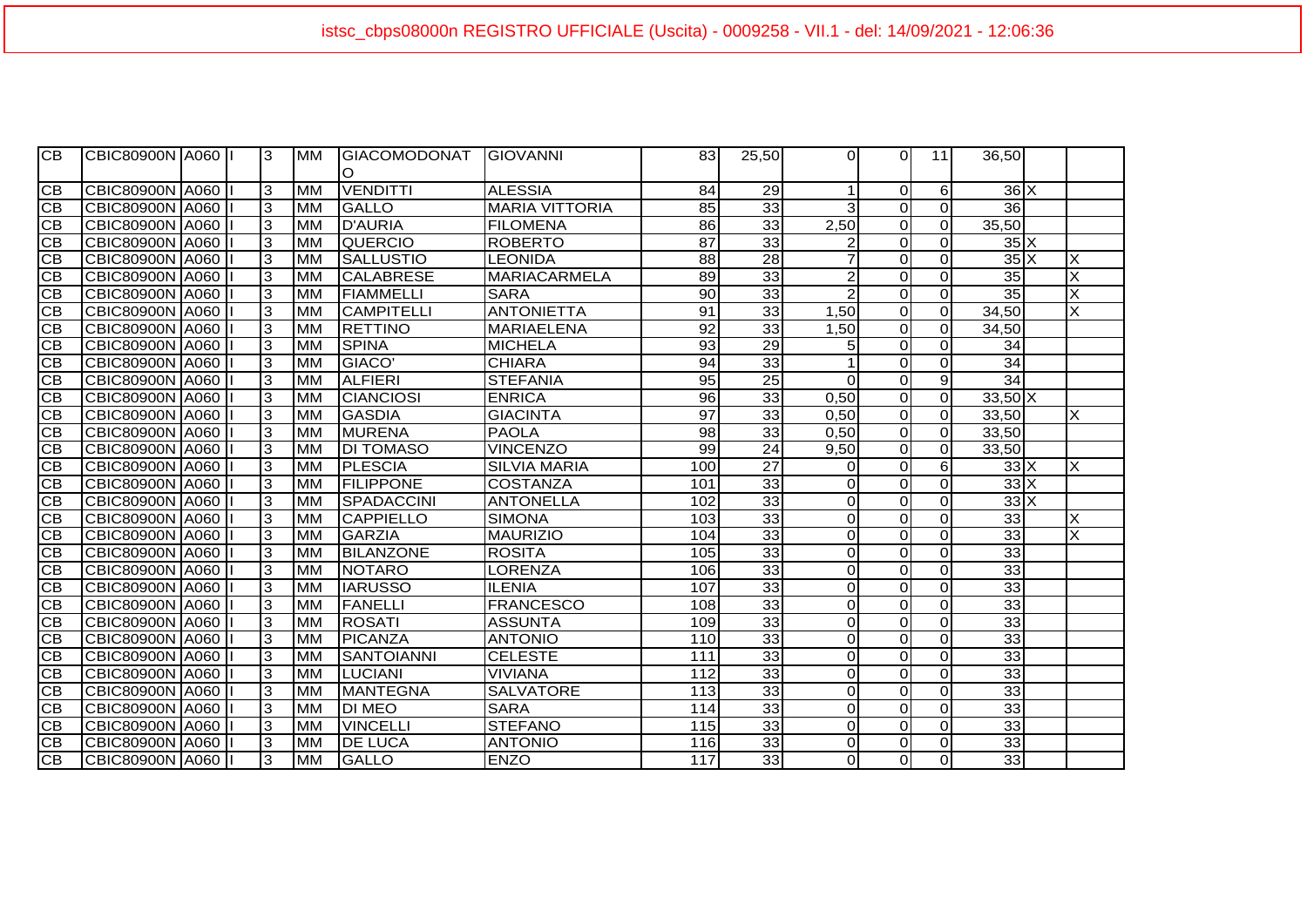| $\overline{CB}$ | CBIC80900N A060        | 3 | <b>MM</b> | <b>CAPECCE</b>       | <b>IMANLIO</b>    | 118 | 26,50           | $\Omega$       | $\Omega$    | 6              | $32,50$ X                              | X |
|-----------------|------------------------|---|-----------|----------------------|-------------------|-----|-----------------|----------------|-------------|----------------|----------------------------------------|---|
| CB              | CBIC80900N A060        | 3 | <b>MM</b> | <b>SCHIAVONE</b>     | <b>MARTINA</b>    | 119 | 29              | $\Omega$       | $\Omega$    | 3              | $32$ $X$                               | X |
| <b>CB</b>       | CBIC80900N A060        | 3 | <b>MM</b> | <b>DI PLACIDO</b>    | <b>ANTONIO</b>    | 120 | 29              | 3              | 0           | $\mathbf 0$    | 32                                     | X |
| $\overline{CB}$ | CBIC80900N A060        | 3 | <b>MM</b> | <b>ZUCARO</b>        | <b>SERENA</b>     | 121 | $\overline{29}$ | 3              | 0           | $\Omega$       | 32                                     |   |
| $\overline{CB}$ | CBIC80900N A060        | 3 | <b>MM</b> | <b>BRINI</b>         | <b>PAOLA</b>      | 122 | 25,50           | 6              | 0           | $\mathbf 0$    | $31,50$ X                              | X |
| $\overline{CB}$ | CBIC80900N A060        | 3 | <b>MM</b> | <b>COSTA</b>         | <b>SILVIO</b>     | 123 | 25,50           | 3              | $\Omega$    | 3              | 31,50                                  |   |
| <b>CB</b>       | CBIC80900N A060        | 3 | <b>MM</b> | <b>VALIANTE</b>      | <b>CARMELA</b>    | 124 | 29              | 2,50           | $\Omega$    | $\Omega$       | 31,50                                  |   |
| $\overline{CB}$ | CBIC80900N A060        | 3 | <b>MM</b> | FERRARA              | <b>IDA</b>        | 125 | 27,50           |                | $\mathbf 0$ | $\mathbf 0$    | 31,50                                  |   |
| <b>CB</b>       | CBIC80900N A060        | 3 | <b>MM</b> | <b>SCOCCA</b>        | <b>ANGELA</b>     | 126 | 25              | 1,50           | $\Omega$    | 5 <sub>l</sub> | 31,50                                  |   |
| CB              | CBIC80900N A060        | 3 | <b>MM</b> | D'ADDERIO            | <b>TIZIANA</b>    | 127 | 29              |                | 0           | $\Omega$       | $31$ $\overline{\phantom{1}}$ $\times$ | X |
| $\overline{CB}$ | CBIC80900N A060        | 3 | <b>MM</b> | <b>SIMPATICO</b>     | <b>ANTONIO</b>    | 128 | 23              | 8              | $\Omega$    | $\Omega$       | 31X                                    |   |
| CB              | CBIC80900N A060        | 3 | <b>MM</b> | <b>CIAMPI</b>        | <b>FRANCESCO</b>  | 129 | 25              | 6              | $\Omega$    | $\Omega$       | 31                                     |   |
| CB              | CBIC80900N A060        | 3 | <b>MM</b> | PASSARELLI           | <b>ANDREA</b>     | 130 | 27,50           | 3              | $\mathbf 0$ | $\mathbf 0$    | 30,50                                  |   |
| $\overline{CB}$ | CBIC80900N A060        | 3 | <b>MM</b> | <b>VETERE</b>        | <b>SARA</b>       | 131 | 29              | 1,50           | $\mathbf 0$ | $\mathbf 0$    | 30,50                                  |   |
| <b>CB</b>       | CBIC80900N A060        | 3 | <b>MM</b> | <b>IACIOFANO</b>     | <b>MICHELE</b>    | 132 | 27              | 3,50           | $\Omega$    | $\Omega$       | 30,50                                  |   |
| CB              | CBIC80900N A060        | 3 | <b>MM</b> | <b>VENDITTI</b>      | <b>MIKE</b>       | 133 | $\overline{29}$ | 1,50           | 0           | $\mathbf 0$    | 30,50                                  |   |
| <b>CB</b>       | CBIC80900N A060        | 3 | <b>MM</b> | <b>ROSA</b>          | <b>IMARCO</b>     | 134 | 29              |                | $\Omega$    | $\Omega$       | 30 <sup>1</sup>                        | X |
| CB              | <b>CBIC80900N A060</b> | 3 | <b>MM</b> | <b>MIGNOGNA</b>      | VALENTINA         | 135 | 29              |                | 0           | $\Omega$       | 30 <sub>o</sub>                        |   |
| $\overline{CB}$ | CBIC80900N A060        | 3 | <b>MM</b> | <b>IZZI</b>          | <b>ALESSANDRO</b> | 136 | 29              |                | 0           | $\mathbf 0$    | 30 <sub>o</sub>                        |   |
| $\overline{CB}$ | CBIC80900N A060        | 3 | <b>MM</b> | <b>ZUZOLO</b>        | <b>AMBRA</b>      | 137 | 29              | 0,50           | $\Omega$    | $\Omega$       | $29,50$ X                              |   |
| CB              | CBIC80900N A060        | 3 | <b>MM</b> | <b>PALANGIO</b>      | <b>FRANCESCO</b>  | 138 | 23,50           | 6              | 0           | $\mathbf 0$    | $29,50$ X                              |   |
| $\overline{CB}$ | CBIC80900N A060        | 3 | <b>MM</b> | <b>COLATRUGLIO</b>   | PASQUALE          | 139 | 28              | 1,50           | 0           | $\mathbf 0$    | $29,50$ X                              |   |
| <b>CB</b>       | CBIC80900N A060        | 3 | <b>MM</b> | <b>VALLONE</b>       | <b>NICANDRO</b>   | 140 | 24              | 5,50           | $\mathbf 0$ | $\Omega$       | 29,50                                  | X |
| СB              | <b>CBIC80900N A060</b> | 3 | <b>MM</b> | <b>BARONE</b>        | <b>CHRISTIAN</b>  | 141 | $\overline{27}$ | 2,50           | $\mathbf 0$ | $\Omega$       | 29,50                                  |   |
| $\overline{CB}$ | CBIC80900N A060        | 3 | <b>MM</b> | <b>TESTA</b>         | <b>FABIO</b>      | 142 | 27,50           |                | 0           | $\mathbf 0$    | 29,50                                  |   |
| $\overline{CB}$ | CBIC80900N A060        | 3 | <b>MM</b> | PAPARIELLO           | <b>LAURA</b>      | 143 | 29              | $\Omega$       | $\Omega$    | $\Omega$       | $29$ $X$                               |   |
| CB              | <b>CBIC80900N A060</b> | 3 | <b>MM</b> | <b>MASTROGIORGIO</b> | <b>LUCIA</b>      | 144 | 29              | $\Omega$       | $\Omega$    | $\Omega$       | 29X                                    |   |
| $\overline{CB}$ | CBIC80900N A060        | 3 | <b>MM</b> | <b>DE MAIORIBUS</b>  | <b>FILOMENA</b>   | 145 | $\overline{29}$ | $\Omega$       | $\mathbf 0$ | $\mathbf 0$    | $\overline{29}$                        | X |
| $\overline{CB}$ | CBIC80900N A060        | 3 | <b>MM</b> | <b>DELLI VENERI</b>  | <b>GIORGIA</b>    | 146 | 28,50           | 0,50           | $\mathbf 0$ | $\mathbf 0$    | $\overline{29}$                        |   |
| $\overline{CB}$ | CBIC80900N A060        | 3 | <b>MM</b> | <b>RICCIARDI</b>     | <b>FRANCESCA</b>  | 147 | 29              | $\Omega$       | $\mathbf 0$ | $\mathbf 0$    | 29                                     |   |
| <b>CB</b>       | CBIC80900N A060        | 3 | <b>MM</b> | <b>PALMIERI</b>      | <b>SILVIA</b>     | 148 | 29              | $\Omega$       | $\Omega$    | $\Omega$       | $\overline{29}$                        |   |
| <b>CB</b>       | CBIC80900N A060        | 3 | <b>MM</b> | <b>DI PAOLO</b>      | PASQUALE          | 149 | $\overline{29}$ | 0              | 0           | $\mathbf 0$    | $\overline{29}$                        |   |
| <b>CB</b>       | CBIC80900N A060        | 3 | <b>MM</b> | <b>OCCHIONERO</b>    | <b>ANTONELLA</b>  | 150 | 22,50           | $\Omega$       | 0           | 6              | $28,50$ X                              | X |
| <b>CB</b>       | CBIC80900N A060        | 3 | <b>MM</b> | <b>D'ONOFRIO</b>     | LUIGI             | 151 | 21,50           |                | $\Omega$    | $\Omega$       | 28,50                                  |   |
| CB              | CBIC80900N A060        | 3 | <b>MM</b> | <b>CELANO</b>        | <b>CLAUDIA</b>    | 152 | 26              | 2,50           | $\Omega$    | $\Omega$       | 28,50                                  |   |
| $\overline{CB}$ | CBIC80900N A060        | 3 | <b>MM</b> | <b>VILENO</b>        | <b>ROSALBA</b>    | 153 | 26              | $\overline{2}$ | 0           | $\Omega$       | $28$ $X$                               | X |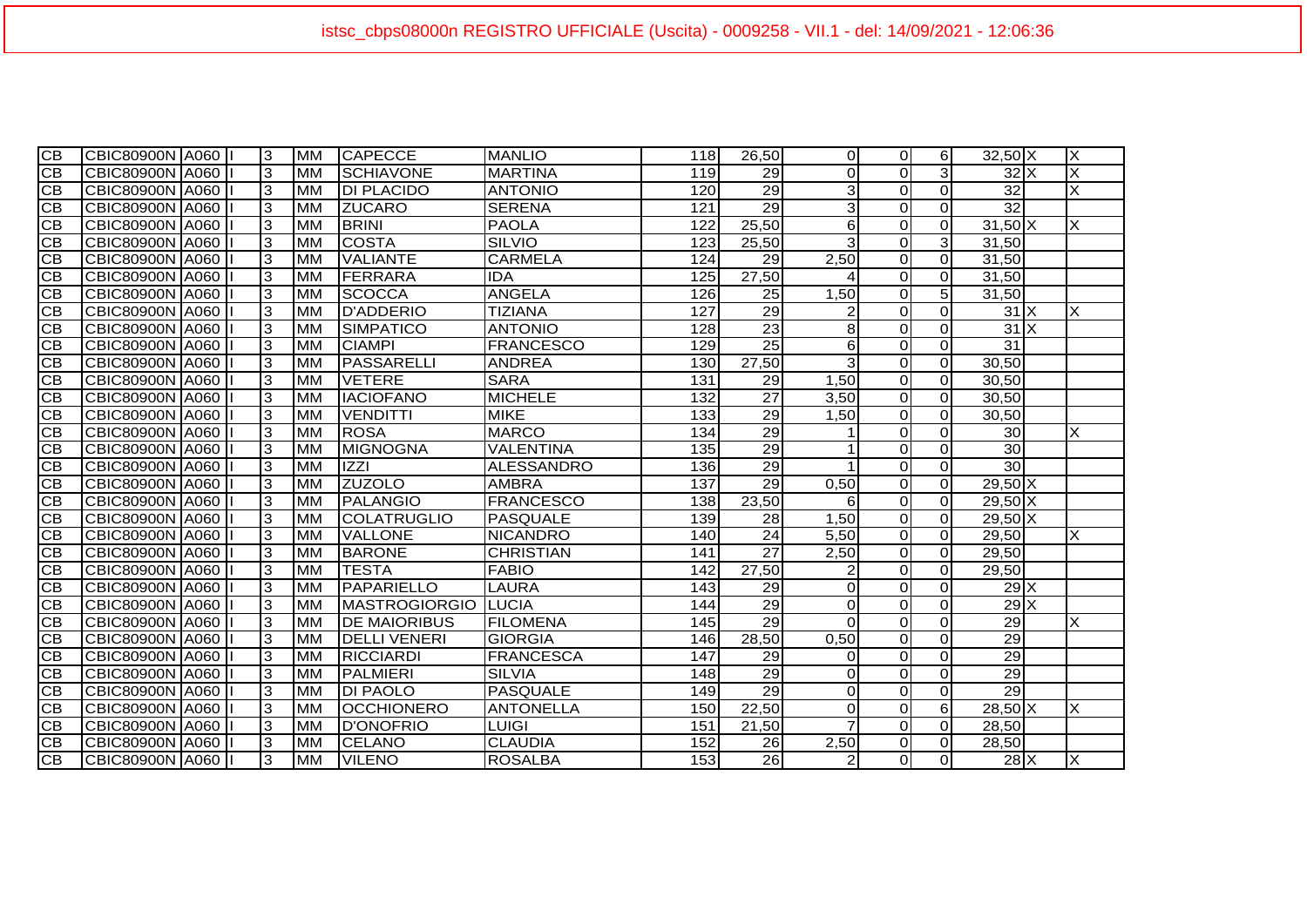| $\overline{C}$  | CBIC80900N A060 | 3  | <b>MM</b> | <b>CORBO</b>      | <b>SARA</b>       | 154 | 27              |                | $\Omega$       | <sup>o</sup>   | $28$ $\times$              |   |
|-----------------|-----------------|----|-----------|-------------------|-------------------|-----|-----------------|----------------|----------------|----------------|----------------------------|---|
| $\overline{CB}$ | CBIC80900N A060 | 3  | <b>MM</b> | <b>ROSATI</b>     | <b>MARGHERITA</b> | 155 | $\overline{28}$ | $\Omega$       | $\Omega$       | $\Omega$       | 28                         |   |
| <b>CB</b>       | CBIC80900N A060 | 3  | <b>MM</b> | <b>FIORILLI</b>   | LOREDANA          | 156 | $\overline{28}$ | $\Omega$       | $\Omega$       | $\overline{0}$ | 28                         |   |
| $\overline{CB}$ | CBIC80900N A060 | IЗ | <b>MM</b> | <b>CARUSO</b>     | <b>MARCELLO</b>   | 157 | 26,50           |                | $\Omega$       | $\overline{0}$ | $27,50$ X                  | X |
| $\overline{CB}$ | CBIC80900N A060 | 3  | <b>MM</b> | <b>BRINI</b>      | CARMEN            | 158 | 25,50           | $\mathcal{P}$  | $\Omega$       | $\Omega$       | $27,50$ X                  | X |
| $\overline{CB}$ | CBIC80900N A060 | 3  | <b>MM</b> | <b>CICIOLA</b>    | <b>FABIOLA</b>    | 159 | 26              | 1,50           | $\Omega$       | <sup>o</sup>   | $27,50$ X                  |   |
| $\overline{CB}$ | CBIC80900N A060 | 3  | <b>MM</b> | <b>SALOME</b>     | <b>ROCCO</b>      | 160 | 22,50           | 5 <sub>l</sub> | $\overline{0}$ | $\overline{0}$ | 27,50                      | X |
| <b>CB</b>       | CBIC80900N A060 | 3  | <b>MM</b> | PASQUARELLI       | <b>ANDREA</b>     | 161 | 27,50           | $\Omega$       | $\Omega$       | $\overline{0}$ | 27,50                      |   |
| <b>CB</b>       | CBIC80900N A060 | 3  | <b>MM</b> | <b>RIMENTI</b>    | <b>GIORGIO</b>    | 162 | 27,50           | $\Omega$       | $\Omega$       | $\overline{0}$ | 27,50                      |   |
| <b>CB</b>       | CBIC80900N A060 | 3  | <b>MM</b> | STANISCIA         | <b>FIORENZO</b>   | 163 | 25,50           | $\overline{2}$ | $\Omega$       | $\overline{0}$ | 27,50                      |   |
| $\overline{CB}$ | CBIC80900N A060 | 3  | <b>MM</b> | PETTINARI         | <b>FABIO</b>      | 164 | 26,50           | $\Omega$       | $\Omega$       | $\mathbf{1}$   | 27,50                      |   |
| $\overline{CB}$ | CBIC80900N A060 | 3  | <b>MM</b> | <b>TRUGLIO</b>    | <b>GIANFRANCO</b> | 165 | 26              | 1,50           | $\Omega$       | $\overline{0}$ | 27,50                      |   |
| $\overline{CB}$ | CBIC80900N A060 | 3  | <b>MM</b> | <b>PARENTE</b>    | <b>ENZA</b>       | 166 | $\overline{27}$ | 0,50           | $\Omega$       | $\overline{0}$ | 27,50                      |   |
| $\overline{CB}$ | CBIC80900N A060 | 3  | <b>MM</b> | <b>SENESE</b>     | <b>GIULIANO</b>   | 167 | 27              | $\Omega$       | $\Omega$       | $\Omega$       | $27$ $\times$              |   |
| CB              | CBIC80900N A060 | 3  | <b>MM</b> | <b>DE SANCTIS</b> | <b>MARCO</b>      | 168 | $\overline{27}$ | $\Omega$       | $\overline{0}$ | $\Omega$       | $27$ $\times$              |   |
| $\overline{CB}$ | CBIC80900N A060 | 3  | <b>MM</b> | <b>SIMPATICO</b>  | <b>GIANLUCA</b>   | 169 | $\overline{21}$ | 6              | $\Omega$       | $\overline{0}$ | $27$ $\times$              |   |
| <b>CB</b>       | CBIC80900N A060 | 3  | <b>MM</b> | <b>PASTORE</b>    | <b>ORAZIO</b>     | 170 | $\overline{27}$ | $\Omega$       | $\Omega$       | $\overline{0}$ | $\overline{27}$            |   |
| СB              | CBIC80900N A060 | 3  | <b>MM</b> | <b>AMOROSA</b>    | <b>DARIO</b>      | 171 | 26,50           | $\Omega$       | $\Omega$       | $\overline{0}$ | $26,50$ X                  |   |
| CB              | CBIC80900N A060 | 3  | <b>MM</b> | <b>ALFIERI</b>    | <b>PATRIZIA</b>   | 172 | 25              | 1,50           | $\Omega$       | $\Omega$       | $26,50$ $\overline{X}$     |   |
| $\overline{CB}$ | CBIC80900N A060 | 3  | <b>MM</b> | <b>D'ONOFRIO</b>  | <b>ANNA</b>       | 173 | 26              | 0,50           | $\Omega$       | $\overline{0}$ | 26,50                      | X |
| СB              | CBIC80900N A060 | 3  | <b>MM</b> | AGOSTINELLI       | <b>GABRIELE</b>   | 174 | 26,50           | $\Omega$       | $\Omega$       | $\Omega$       | 26,50                      |   |
| <b>CB</b>       | CBIC80900N A060 | 3  | <b>MM</b> | <b>SERRA</b>      | <b>CHIARA</b>     | 175 | 24,50           |                | $\Omega$       | $\overline{0}$ | 26,50                      |   |
| CB              | CBIC80900N A060 | 3  | <b>MM</b> | <b>ROMANO</b>     | <b>GUIDO</b>      | 176 | 26              | 0,50           | $\Omega$       | $\Omega$       | 26,50                      |   |
| CB              | CBIC80900N A060 | 3  | <b>MM</b> | <b>IOVINE</b>     | <b>EMANUELE</b>   | 177 | 26,50           | $\Omega$       | $\Omega$       | $\Omega$       | 26,50                      |   |
| <b>CB</b>       | CBIC80900N A060 | 3  | <b>MM</b> | <b>LABOMBARDA</b> | <b>LUCIA</b>      | 178 | 26,50           | $\Omega$       | $\Omega$       | $\overline{0}$ | 26,50                      |   |
| <b>CB</b>       | CBIC80900N A060 | 3  | <b>MM</b> | <b>GAMMIERI</b>   | <b>GIORGIO</b>    | 179 | 25,50           |                | $\Omega$       | $\overline{0}$ | 26,50                      |   |
| CB              | CBIC80900N A060 | 3  | <b>MM</b> | <b>MONACO</b>     | <b>DELIA</b>      | 180 | 25,50           | 0,50           | $\Omega$       | $\Omega$       | $26$ X                     |   |
| $\overline{CB}$ | CBIC80900N A060 | 3  | <b>MM</b> | <b>LANDOLFI</b>   | <b>DANIELE</b>    | 181 | 26              | $\Omega$       | $\Omega$       | $\Omega$       | $26$ $X$                   | X |
| <b>CB</b>       | CBIC80900N A060 | 3  | <b>MM</b> | <b>DI CRISCIO</b> | <b>DORIANO</b>    | 182 | 24              |                | $\Omega$       | $\mathbf{1}$   | $\overline{26}$            |   |
| CB              | CBIC80900N A060 | 3  | <b>MM</b> | LOSITO            | <b>MICHELE</b>    | 183 | 25,50           | $\Omega$       | $\Omega$       | $\overline{0}$ | $25,50$ X                  | X |
| <b>CB</b>       | CBIC80900N A060 | 3  | <b>MM</b> | MICOZZI           | VALENTINA         | 184 | 24,50           |                | $\Omega$       | $\overline{0}$ | $25,50$ X                  |   |
| <b>CB</b>       | CBIC80900N A060 | 3  | <b>MM</b> | <b>RINALDI</b>    | <b>MARIANNA</b>   | 185 | 25,50           | $\Omega$       | $\Omega$       | $\overline{0}$ | 25,50                      |   |
| <b>CB</b>       | CBIC80900N A060 | 3  | <b>MM</b> | <b>IULIANO</b>    | <b>ANTONIO</b>    | 186 | 25,50           | $\Omega$       | $\Omega$       | $\overline{0}$ | 25,50                      |   |
| CB              | CBIC80900N A060 | 3  | <b>MM</b> | <b>D'AVERSA</b>   | <b>STELLA</b>     | 187 | 23              | $\mathbf{2}$   | $\Omega$       | $\Omega$       | $25\text{X}$               | X |
| $\overline{CB}$ | CBIC80900N A060 | 3  | <b>MM</b> | <b>MORRICA</b>    | <b>ENZA</b>       | 188 | $\overline{25}$ | $\Omega$       | $\Omega$       | $\Omega$       | $25\overline{\phantom{a}}$ |   |